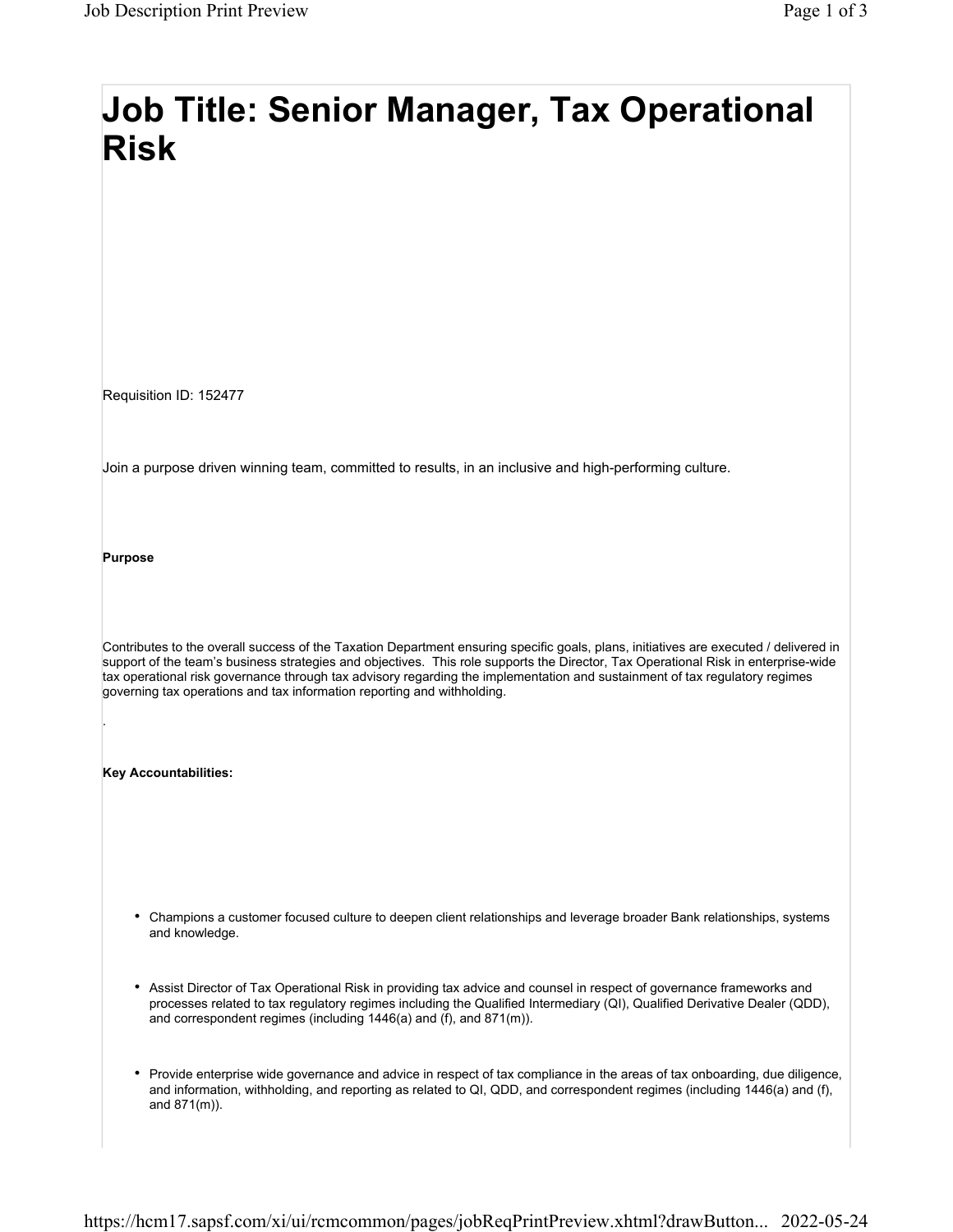- Provide technical support to the QI sustainment team, the Responsible Officer, and throughout QI compliance, audits and independent reviews.
- Coordinate and liaise with the Bank's business lines to drive enterprise-wide compliance in the areas impacting tax operations and onboarding related to QI, QDD, and correspondent regimes (including 1446(a) and (f), and 871(m)).
- Together with the Operations, Governance and Internal Control teams, support the creation and monitoring of tax relevant processes and in support of compliance with the information reporting and withholding regimes.
- Provide tax technical and second-line support to the Regulatory Operations and Control group and in order to ensure tax compliant implementation of QI, QDD, and correspondent regimes (including 1446(a) and (f), and 871(m)).
- Assist in providing support for counterparty requests for Scotia tax forms in relation to self-certifications and U.S. W-8/9 forms.
- Understand how the Bank's risk appetite and risk culture should be considered in day-to-day activities and decisions.
- Actively pursues effective and efficient operations of his/her respective areas in accordance with Scotiabank's Values, its Code of Conduct and the Global Sales Principles, while ensuring the adequacy, adherence to and effectiveness of day-today business controls to meet obligations with respect to operational, compliance, AML/ATF/sanctions and conduct risk.
- Champions a high-performance environment and contributes to an inclusive work environment.

## Experience / Education:

- Minimum of 4 years' experience in Financial Services and/or capital markets tax advisory, with focused experience in respect of the QI, QDD, and correspondent (including 1446(a) and (f), and 871(m)) regimes.
- Tax lawyer or CPA

Location(s): Canada : Ontario : Toronto